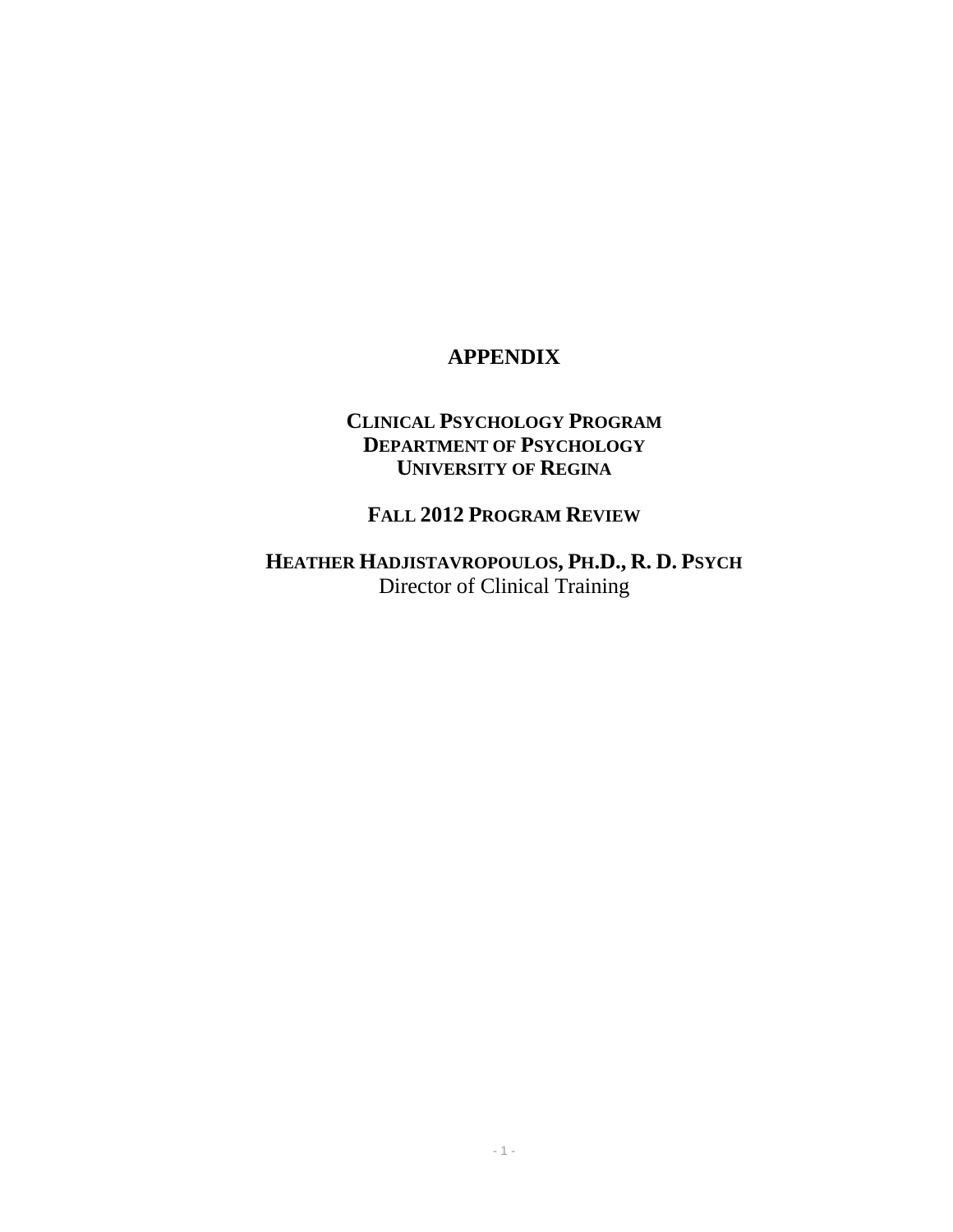#### Overview of Review

CPA encourages us to evaluate our program on a regular basis. The purpose of this report is to review the goals, objectives and outcomes of the Clinical Psychology Program. Please send comments and feedback to [hadjista@uregina.ca.](mailto:hadjista@uregina.ca) 

#### Research

*Research Goals:* We strive to prepare students to have an understanding and respect for both basic and applied research. We subscribe to the views that the clinical scientist, who is competently trained in practice, makes the most significant contributions to clinical research; and the practitioner, who is familiar with the body of basic and applied research, and, who can critically evaluate research findings makes the soundest contributions to society and the profession.

*Research Objectives:* To meet the above goals, students: 1) take courses in research methods and statistics and gain experience in program evaluation; 2) take clinical courses that incorporate research literature; 3) complete an M.A. thesis and Ph.D. dissertation; and 4) participate in faculty research projects.

*Outcomes:* The following are some indicators that represent how we are doing in this area:

|                            | 2004- | 2005- | 2006- | 2007- | 2008- | 2009- | 2010- | $2011 -$ | <b>CPA Stats</b> |
|----------------------------|-------|-------|-------|-------|-------|-------|-------|----------|------------------|
|                            | 2005  | 2006  | 2007  | 2008  | 2009  | 2010  | 2011  | 2012     | 2006-            |
|                            |       |       |       |       |       |       |       |          | 2007             |
| Research Methods course    | 90%   | 92%   | 90%   | 90%   | 88%   | 91%   | 91%   | 91%      |                  |
| average                    |       |       |       |       |       |       |       |          |                  |
| Statistics course average  | 83%   | 88%   | 90%   | 95%   | 85%   | 86%   | 91%   | 88%      |                  |
| Students with at least one | 66.6% | 72%   | 89%   | 77%   | 92%   | 97%   | 95%   | 92%      | 59%              |
| conference presentation    |       |       |       |       |       |       |       |          |                  |
| Students with at least one | 48.5% | 53%   | 56%   | 66%   | 64%   | 69%   | 71%   | 69%      | 40%              |
| refereed publication       |       |       |       |       |       |       |       |          |                  |
| Students holding RA        | 50%   | 70%   | 71%   | 77%   | 76%   | 61%   | 67%   | 73%      | 33%              |
| positions*                 |       |       |       |       |       |       |       |          |                  |
| Students with major        | 31%   | 56%   | 64%   | 65%   | 45%   | 55%   | 50%   | 63%      | 37%              |
| external funding*, **      |       |       |       |       |       |       |       |          |                  |
| Students with Faculty of   | 45%   | 70%   | 61%   | 73%   | 45%   | 61%   | 70%   | 69%      | 33%              |
| Graduate Studies &         |       |       |       |       |       |       |       |          |                  |
| Research(FGSR)             |       |       |       |       |       |       |       |          |                  |
| funding*, **               |       |       |       |       |       |       |       |          |                  |

excludes students who are on or have completed the predoctoral internship

includes both tri-council funding and other major external funding

#### Clinical Practice

*Clinical Practice Goals:* Students will be trained to be competent in assessment, diagnosis, and intervention. In each area, students will gain competency in the development and maintenance of interpersonal relationships, including competency in working with diverse groups. It is recognized, however, that the field of clinical psychology is diverse and no single practitioner can master all areas. Students will be taught to recognize their skills and when appropriate refer to colleagues who have the requisite skills.

*Clinical Practice Objectives:* Students will meet the clinical goals by: 1) completing course work in psychopathology, assessment and interventions exposing students to more than one theoretical orientation and skills for working with both adults and children and diverse populations; 2) carrying out at least 2700 hours of clinical training under supervision; and 3) completing comprehensive exams that require an oral case presentation, a review paper on a clinical topic, and an ethics oral exam.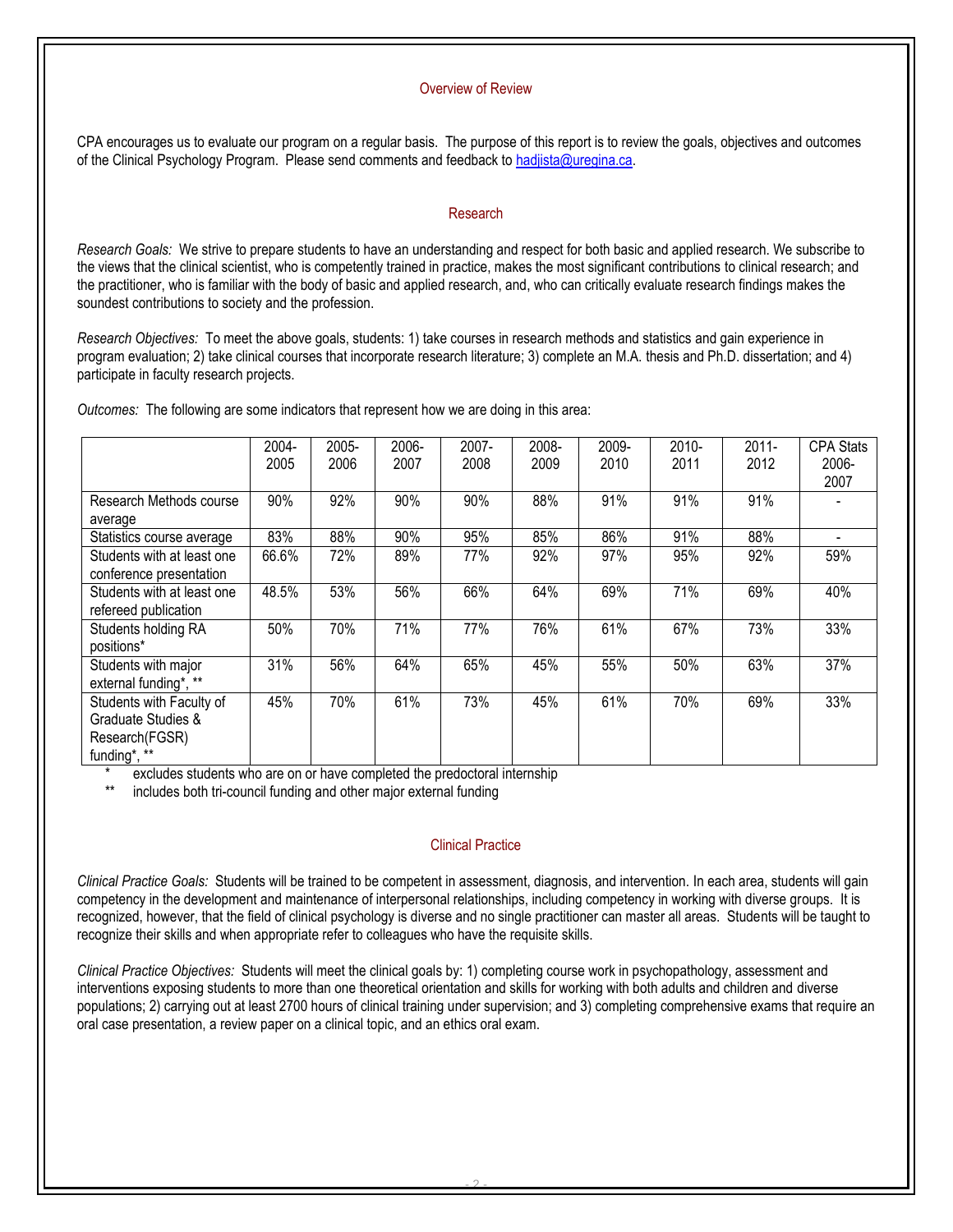*Outcomes:* Some indicators of our success in this area are:

|                       | 2004-2005 | 2005-   | 2006-   | $2007 -$ | 2008-2009  | 2009-2010  | 2010-2011  | 2011-2012       |
|-----------------------|-----------|---------|---------|----------|------------|------------|------------|-----------------|
|                       |           | 2006    | 2007    | 2008     |            |            |            |                 |
| Psychopathology       | 86.5%     | 88.2%   | 87%     | 86%      | 85%        | 89%        | 87%        | 87%             |
| Assessment I          | 87.5%     | 87.5%   | 88%     | 78%      | 84%        | 88%        | 89%        | 87%             |
| Assessment II         |           | 87.8%   |         | 86%      |            | 88%        |            | 88%             |
| Interventions I       | 84.5%     | 83.4%   | 85%     | 84%      | 84%        | 84%        | 85%        | 86%             |
| Interventions II      | 91.0%     |         | 86%     |          | 85%        |            | 87%        |                 |
| Percentage Students   | 100%      | 100%    | 100%    | 100%     | 75% (86%   | 100% (75%  | 100%       | 80% (73%        |
| Matched (includes     |           | (81%    | (77%    | (79%     | Canadian   | Canadian   | (one non   | .nt             |
| those matched through |           | matched | matched | matched  | students   | students   | accredited | Canadian        |
| clearing house)       |           | by      | by      | by       | matched by | matched by | match)     | <b>Students</b> |
|                       |           | AAPIC)  | AAPIC)  | AAPIC)   | AAPIC)     | AAPIC)     | compared   | matched         |
|                       |           |         |         |          |            |            | to 83%     | by APPIC)       |
|                       |           |         |         |          |            |            | match      |                 |

| <b>Predoctoral Residencies</b> |        |                                                                                                      |
|--------------------------------|--------|------------------------------------------------------------------------------------------------------|
| 2012-2013                      | $\Box$ | Calgary Health Region                                                                                |
|                                | $\Box$ | Royal Ottawa Health Care Group                                                                       |
|                                | $\Box$ | Regina Qu'Appelle Health Region (primary rotation: Functional Rehab Program)                         |
|                                | □      | Regina Qu'Appelle Health Region (primary rotation: WRC Children's Program)                           |
| 2011-2012                      | □      | University of Manitoba, Department of Clinical Health Psychology, Winnipeg, MB                       |
|                                | $\Box$ | <b>UBC Counselling Services</b>                                                                      |
|                                | $\Box$ | BC Mental Health and Addiction Services, Clinical Child and Adolescent Track, BC Children's Hospital |
| 2010-2011                      | $\Box$ | Centre for Addiction & Mental Health - Clarke Division - Toronto, ON                                 |
|                                | $\Box$ | Millard Health Centre, Edmonton Alberta                                                              |
|                                | $\Box$ | Ongwanada: Kingston Internship Consortium                                                            |
|                                | $\Box$ | Queen Elizabeth II Health Sciences Center, Halifax, NS                                               |
|                                | □      | Regina Qu'Appelle Health Region (2)                                                                  |
|                                | $\Box$ | Saskatoon Health Region, Saskatoon, SK(2)                                                            |
| 2009-2010                      | □      | Calgary Health Region (2)                                                                            |
|                                | $\Box$ | University of Manitoba, Department of Clinical Health Psychology, Winnipeg, MB                       |
| 2008-2009                      | $\Box$ | Ottawa Hospital                                                                                      |
|                                | $\Box$ | Royal Ottawa Mental Health Centre                                                                    |
|                                | □      | Regina Qu'Appelle Health Region                                                                      |
| 2007-2008                      | $\Box$ | Edmonton Consortium Clinical Psychology Residency                                                    |
|                                | □      | Regina Qu'Appelle Health Region                                                                      |
| 2006-2007                      | $\Box$ | Queen Elizabeth II Health Sciences Center, Halifax, NS (2)                                           |
|                                | $\Box$ | Saskatoon Health Region                                                                              |
|                                | $\Box$ | University of Manitoba, Department of Clinical Health Psychology, Winnipeg, MB                       |
| 2005-2006                      | $\Box$ | University of Manitoba, Department of Clinical Health Psychology, Winnipeg, MB                       |
|                                | □      | Centre for Addiction & Mental Health - Clarke Division - Toronto, ON                                 |
|                                | $\Box$ | Queen Elizabeth II Health Sciences Center, Halifax, NS                                               |
|                                | □      | River Valley Health Internship, Fredericton, NB                                                      |
| 2004-2005                      | □      | Central California Psychology Internship Consortium Association, Fresno, CA                          |
|                                | □      | Department of Corrections, Mental Health Services Division, Salinas Valley State Prison, Soledad, CA |
|                                | $\Box$ | Saskatoon Health Region, Saskatoon, SK                                                               |
|                                | $\Box$ | St. Joseph's Healthcare, Hamilton, ON                                                                |
|                                | $\Box$ | Annapolis Valley Health - Valley Regional Hospital, Kentville, NS                                    |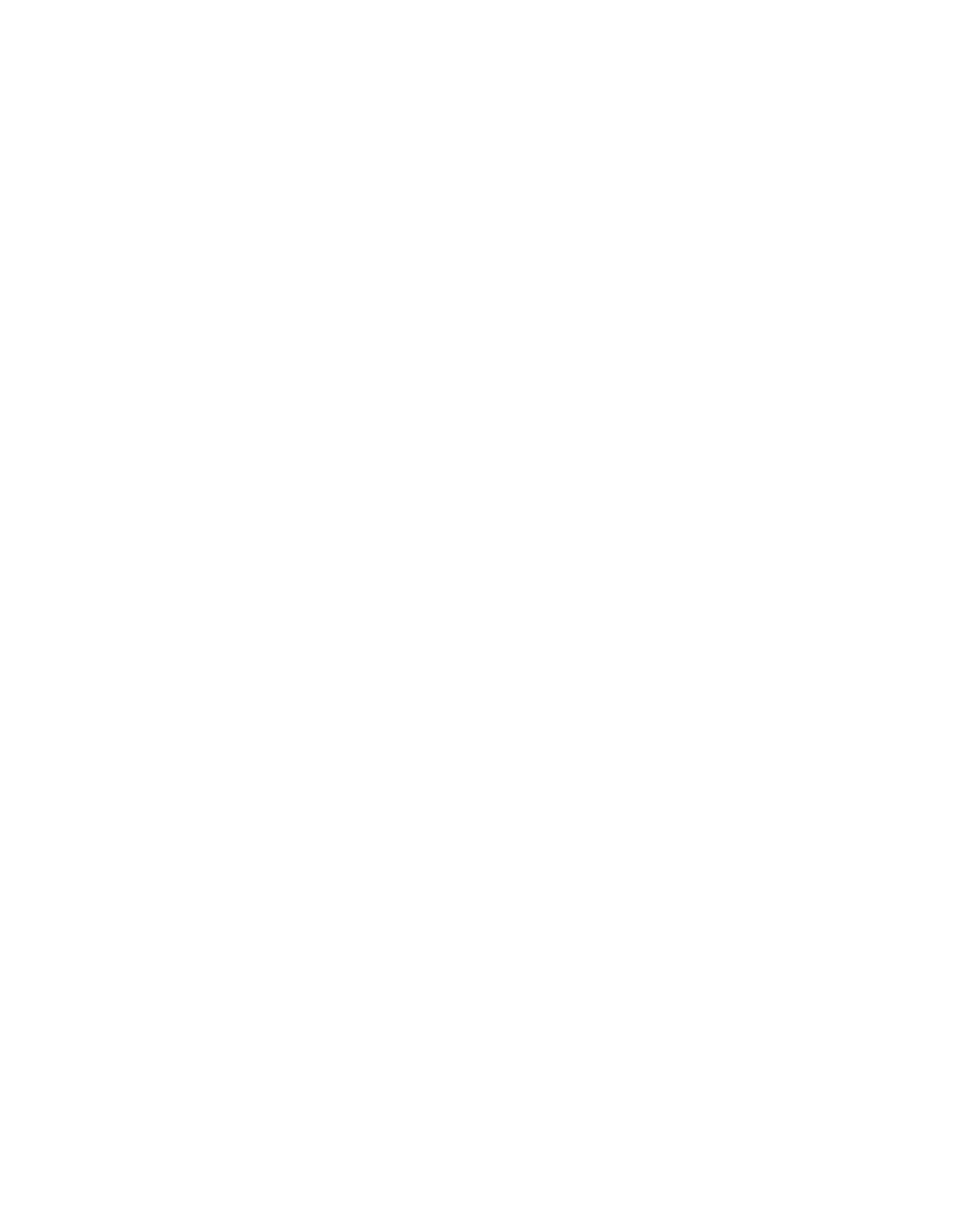### Knowledge

*Knowledge Goals:* Students will gain a working understanding of biological, social, cognitive and affective bases of behaviour as well as individual differences, statistics and research methods. A more thorough knowledge of personality, psychopathology, assessment, diagnostics, intervention, ethics and professional behaviour will be obtained.

*Knowledge Objectives:* To meet the knowledge goals students: 1) complete course work at the graduate level in all of the above areas, 2) gain knowledge through clinical experiences, and 3) complete comprehensive exams.

*Outcomes:* Indicators of success are reflected in course work completion noted above but also in marks for the following courses:

|                              | 2004-<br>2005 | 2005-<br>2006 | 2006-<br>2007 | 2007-<br>2008            | 2008-<br>2009 | 2009-<br>2010 | 2010-<br>2011 | $2011 -$<br>2012             |
|------------------------------|---------------|---------------|---------------|--------------------------|---------------|---------------|---------------|------------------------------|
| 803 (Psychometrics)          | 92.3%         | 89.6%         |               | 91%                      |               | 91%           |               | 91%                          |
| 845 (Neuropsychology)        |               | 86.8%         |               | 88%                      | 89%           | 85%           |               | 90%                          |
| 881 (Information Processing) | 80.0%         | 88.5%         | 87%           | 86%                      | 86%           | 85%           | 86%           | 88%                          |
| 820 (Social)                 | 91.7%         |               | 89%           | $\overline{\phantom{a}}$ | 86%           |               | 91%           | $\qquad \qquad \blacksquare$ |

#### Ethics and Professional Conduct

*Ethics and Professional Conduct Goals:* Students will be prepared to be ethical and professional in their research, clinical, and teaching activities, and sensitive to issues of racial and cultural diversity and individual differences.

*Ethics and Professional Conduct Objective:* To meet the ethical goals of our program, students: 1) take a course in professional ethics, 2) are exposed to diverse clients at clinical training sites (over 2700 hours of clinical training), 3) complete an oral ethics exam as part of the comprehensive examination process, and 4) apply for ethics approval for M.A. and Ph.D. research.

*Outcomes:* This is measured through the following:

|                                                               | 2004-<br>2005 | 2005-<br>2006 | 2006-<br>2007 | 2007-<br>2008 | 2008-<br>2009 | 2009-<br>2010 | 2010-<br>2011 | $2011 -$<br>2012 | <b>CPA</b><br>2006-<br>2007 |
|---------------------------------------------------------------|---------------|---------------|---------------|---------------|---------------|---------------|---------------|------------------|-----------------------------|
| 806 Ethics<br>Average                                         | 95%           | 85%           | 85%           | 86%           | 88%           | 85%           | 89%           | 86%              |                             |
| Supervised<br>clinical hours<br>when applied<br>to internship | 1439          | 1547          | 1604          | 1456          | 1334          | 1389          | 1739          | 1595             | 1552                        |
| Direct Hours                                                  |               |               |               |               |               | 411           | 527           | 648              |                             |
| Supervision<br><b>Hours</b>                                   |               |               |               |               |               | 217           | 250           | 204              |                             |

Also note that all PhD. graduates have registered or are going through the registration process.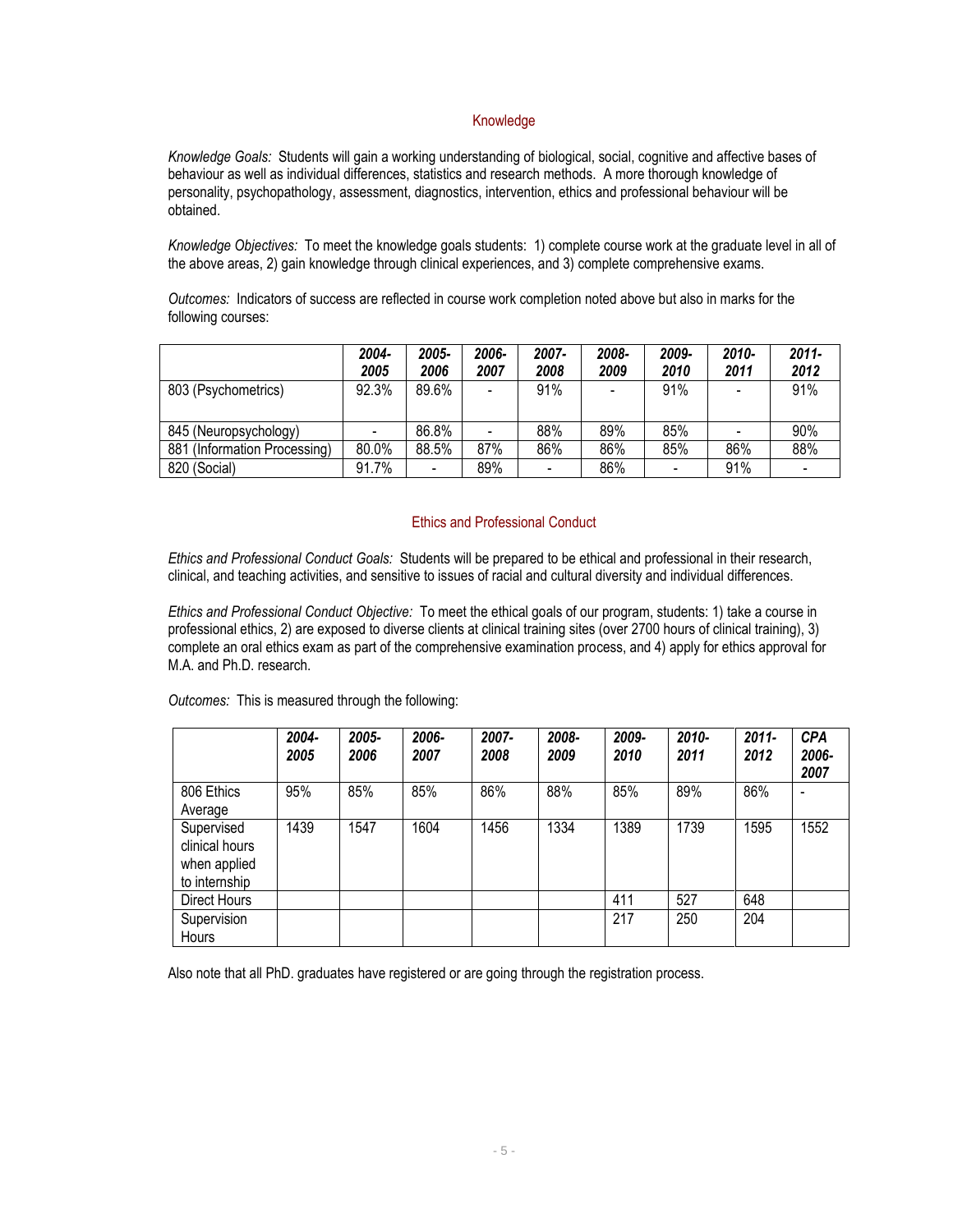#### Leadership

*Leadership Goals:* Students will gain experiences that prepare them to take leadership roles and contribute to psychology as a profession.

*Leadership Objectives:* Students complete a seminar in professional issues at the PhD level and are encouraged to: 1) present and publish their work, 2) attend professional seminars and conferences when possible; 3) gain experience in supervision of junior students; 4) obtain experience as teaching assistants or sessional instructors; 5) be active in the department and the PGSA and the community, and 6) be members of the Canadian Psychological Association or other professional organizations.

*Outcomes:* Indicators of outcome in this area are seen through examination of students enrolled each year:

|                     | 2004- | 2005- | 2006- | 2007- | 2008- | 2009- | 2010- | $2011 -$ | <b>CPA</b>   |
|---------------------|-------|-------|-------|-------|-------|-------|-------|----------|--------------|
|                     | 2005  | 2006  | 2007  | 2008  | 2009  | 2010  | 2011  | 2012     | 2006-        |
|                     |       |       |       |       |       |       |       |          | 2007         |
|                     |       |       |       |       |       |       |       |          | <b>Stats</b> |
| Conference          | 72%   | 89%   | 77%   | 83%   | 92%   | 97%   | 95%   | 92%      | 60%          |
| Presentations       |       |       |       |       |       |       |       |          |              |
| <b>Publications</b> | 53%   | 56%   | 66%   | 56%   | 64%   | 69%   | 71%   | 69%      | 40%          |
| <b>TA/Sessional</b> | 69%   | 57%   | 58%   | 43%   | 34%   | 51%   |       | 50%      | 40%          |
| <b>Positions</b>    |       |       |       |       |       |       |       |          |              |
| Professional Org    | 94%   | 100%  | 100%  | 86%   | 94%   | 100%  | 97%   | 92%      | 74%          |
| Membership          |       |       |       |       |       |       |       |          |              |
| Additional          | NA    | 75%   | 94%   | 81%   | 56%   | 76%   | 97%   | 90%      |              |
| Workshops           |       |       |       |       |       |       |       |          |              |

#### **Graduates**

| Year      | <b>Name</b>                                           | <b>Position After Graduation</b>                                                     |
|-----------|-------------------------------------------------------|--------------------------------------------------------------------------------------|
| 2003-2004 | Diane LaChapelle, R. Psych                            | Assistant Professor, UNB, Fredericton                                                |
| 2004-2005 | Heather Switzer, R. D. Psych                          | Child Psychologist, Children's Program, Wascana Rehab                                |
|           |                                                       | Center, Regina                                                                       |
|           | Jennifer Boisvert, R. Psych                           | Research Consultant, Population Research Laboratory,                                 |
|           |                                                       | University of Alberta                                                                |
| 2005-2006 | Jody Carrington, R. Psych                             | Psychologist, Inpatient and Day Unit of the Alberta Children's<br>Hospital, Calgary. |
|           | Kristy Kowalyk, R. D. Psych                           | Psychologist, Functional Rehab Program, Regina, SK                                   |
|           | Marc Woods, R. D. Psych                               | Psychologist, Chronic Pain Center, Saskatoon, SK                                     |
| 2006-2007 | Sheryl Green, C. Psych                                | Assistant Professor, Department of Psychiatry and                                    |
|           |                                                       | Behavioural Neurosciences, McMaster University                                       |
|           |                                                       | Acute Mental Health & Consultation Liaison                                           |
|           |                                                       | St. Joseph's Healthcare, Hamilton                                                    |
|           |                                                       |                                                                                      |
|           |                                                       |                                                                                      |
|           | Shannon Fuchs-Lacelle (in                             | Child Psychologist, Children's Program, Wascana Rehab                                |
|           | process of registering in SK)                         | Center, Regina, SK                                                                   |
| 2007-2008 | Lucille Rossiter (in process of<br>registering in NB) | Psychologist, River Valley Hospital, Fredericton, NB                                 |
|           | Katherine Owens, R. D. Psych                          | Senior Psychologist, Mental Health, Regina, SK, Adjunct                              |
|           |                                                       | Professor & Professional Associate, U of R,                                          |
|           | Jaime Williams                                        | Assistant Professor, Department of Psychology, University of                         |
|           |                                                       | Saskatchewan                                                                         |
|           | Regan Hart-Mitchell, R. D. Psych                      | Psychologist, Mental Health, Regina, SK                                              |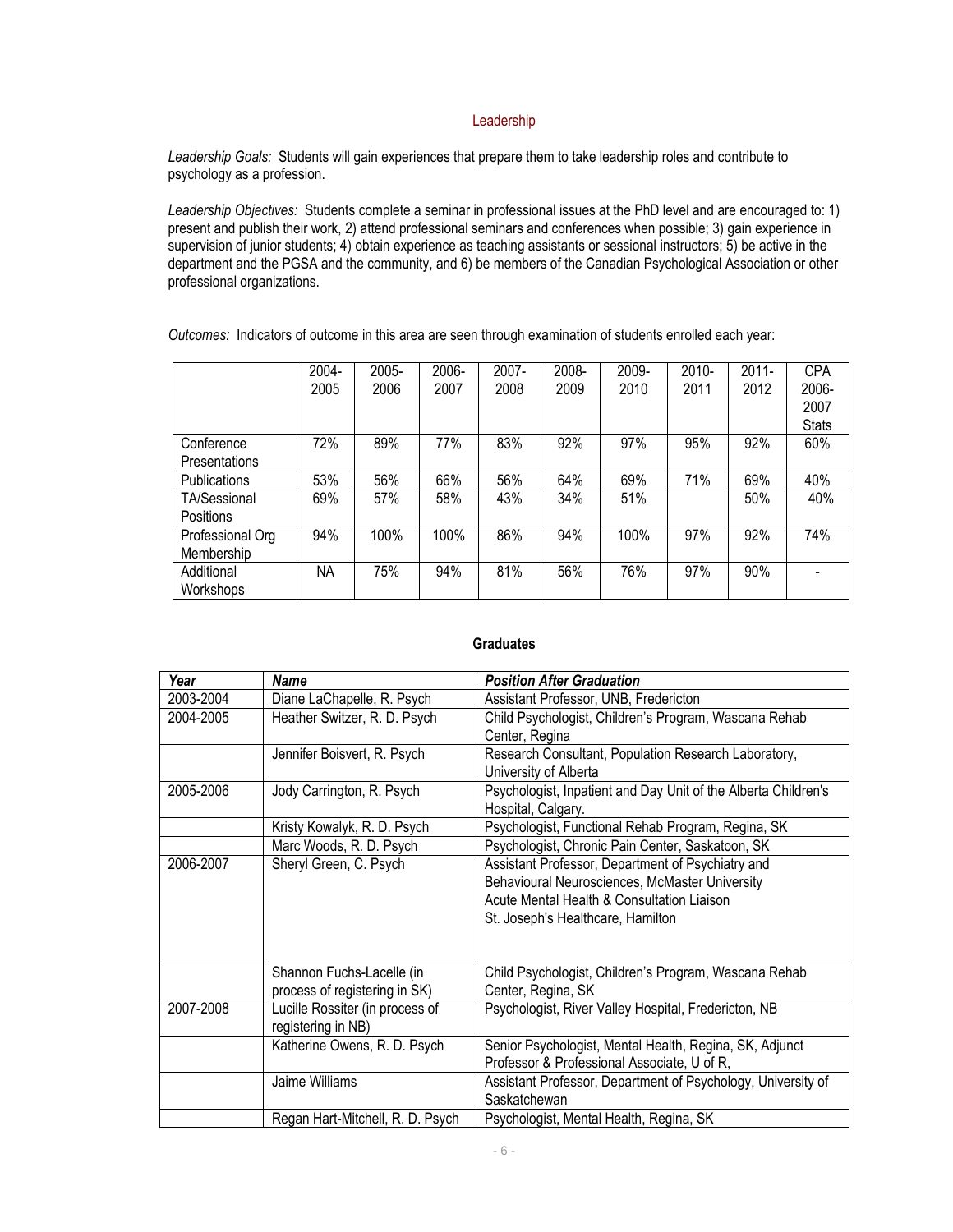| 2008-2009 | Pam Clarke. R. D. Psych      | Psychologist, Mental Health, Regina, SK                                                                                                                             |
|-----------|------------------------------|---------------------------------------------------------------------------------------------------------------------------------------------------------------------|
|           | Veronica Hutchings, R. Psych | Psychologist, Queen Elizabeth II Health Sciences Center,<br>Halifax, NS                                                                                             |
|           | Allisson Quine, R. D. Psych  | Psychologist, Child & Youth Services, Regina, SK                                                                                                                    |
|           | Kim Buchanan, R. Psych       | Psychologist, Glenrose Rehabilitation Hospital, Edmonton, AB<br>(60%)<br>Instructor, Grant MacEwan University (40%)                                                 |
|           |                              |                                                                                                                                                                     |
| 2009-2010 | Liz Brass, R. D. Psych       | Psychologist, Child and Youth Services, Regina, SK                                                                                                                  |
|           | Nicholas Carleton            | Assistant Professor, Department of Psychology, University of<br>Regina                                                                                              |
|           | Jennifer Stapleton           | Psychologist, Acute Care, Waterford Hospital, St. John's, NL                                                                                                        |
| 2010-2011 | Michelle Bourgault-Fagnou    | Psychologist, Functional Rehab Progam, Regina, SK                                                                                                                   |
|           | Amanda Lints-Martindale      | Assistant Professor, Department of Clinical Health Psychology,<br>University of Manitoba, and Staff Psychologist, Community<br>Mental Health Program, Steinbach, MB |
|           | Megan Tuttle                 | Psychologist, Child and Youth, Regina, SK                                                                                                                           |
| 2011-2012 | <b>Kelsey Collimore</b>      | Postdoctoral Fellow, Dr. Neil Rector, Sunnybrook, Toronto, ON                                                                                                       |
|           | Amy Janzen                   | Psychologist, Adult Mental Health, Regina, SK                                                                                                                       |
|           | Candice Bovell               | In process of registering in ON                                                                                                                                     |
|           | Paulette Hunter              | Assistant Professor, St. Thomas More College, Saskatoon, SK                                                                                                         |
|           | Kim McKay-McNabb             | Assistant Professor, First Nations University                                                                                                                       |

#### *Graduate Survey*

The past ten graduates of our PhD program completed a survey about our program. Below is a summary of feedback from this survey.

|                                        | 2007-2008       | 2008-2009       | 2009-2010      | 2010-2011      | 2011-2012    |
|----------------------------------------|-----------------|-----------------|----------------|----------------|--------------|
| To what extent did the                 | Completely -    | Completely -    | Completely -   | Completely -   | Completely   |
| program achieve its goal to            | 40%             | 30%             | 40%            | 40%            | $-60%$       |
| train you as a scientist               | Mostly $-60%$   | Mostly $-70%$   | Mostly $-60\%$ | Mostly $-60\%$ | Mostly $-$   |
| practitioner?                          |                 |                 |                |                | 40%          |
|                                        |                 |                 |                |                |              |
| How would you rate the                 | Excellent - 50% | Excellent - 60% | Excellent-     | Excellent-     | Excellent-   |
| overall quality of the                 | Good $-50\%$    | Good $-40%$     | 60%            | 50%            | 40%          |
| training you received?                 |                 |                 | Good $-40%$    | Good $-50\%$   | Good $-60\%$ |
| How prepared did you feel              |                 |                 |                |                |              |
| for:                                   |                 |                 |                |                |              |
| Conducting clinical                    | Great-40%       | Great-60%       | Great-70%      | Great-60%      | Great-6%     |
| assessments                            | Good $-50\%$    | Good $-40\%$    | $Good - 30\%$  | Good $-40%$    | Good $-40%$  |
|                                        |                 |                 |                |                |              |
| Conducting clinical                    | Great-60%       | Great-60%       | Great-60%      | Great-60%      | Great-40%    |
| interventions                          | Good-40%        | Good-40%        | Good-40%       | Good-40%       | Good-60%     |
|                                        | Great-30%       | Great-30%       | Great-50%      | Great- 50%     | Great- 50%   |
| Consulting with other<br>professionals | Good-40%        | Good-40%        | Good-50%       | Good-50%       | Good-40%     |
|                                        | Fair- 30%       | Fair- 30%       |                |                | Fair- 10%    |
|                                        |                 |                 |                |                |              |
| Conducting research                    | Great-90%       | Great-90%       | Great-80%      | Great-70%      | Great-40%    |
|                                        | Good-10%        | Good-10%        | Good-10%       | Good-20%       | Good-50%     |
|                                        |                 |                 | Fair $-10\%$   | Fair $-10\%$   | Fair $-10%$  |
|                                        |                 |                 |                |                |              |
| Consuming research                     | Great-90%       | Great-90%       | Great-100%     | Great-90%      | Great-90%    |
|                                        | Good-10%        | Good-10%        |                | Good-10%       | Good-10%     |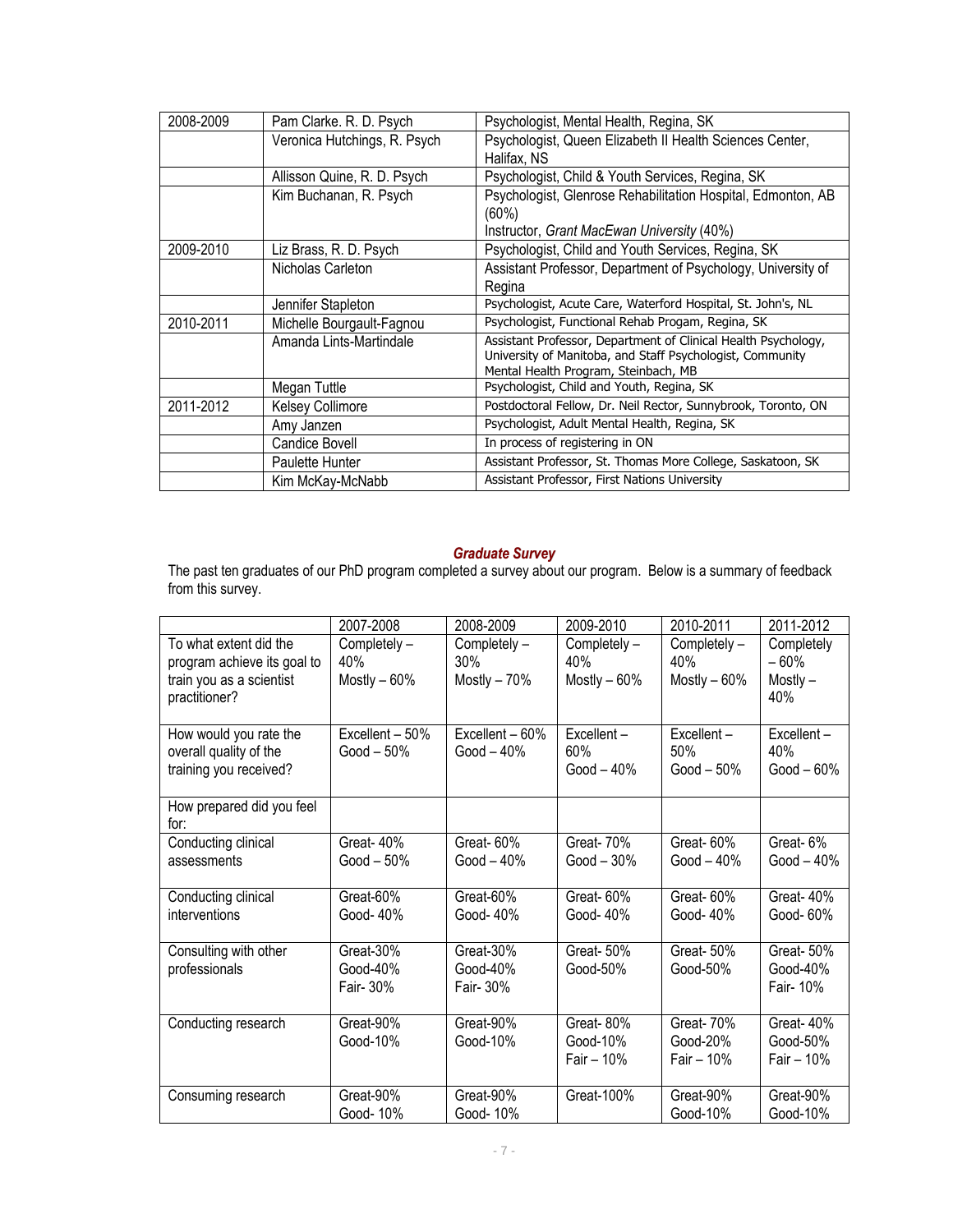| Teaching                    | Great $-40%$       | Great-30%         | Great-30%         | Great -30%      | Great -40%   |
|-----------------------------|--------------------|-------------------|-------------------|-----------------|--------------|
|                             | Good $-40%$        | Good $-30\%$      | Good $-20%$       | Good $-20%$     | Good $-20%$  |
|                             | Fair $-20%$        | Fair $-40%$       | Fair $-40%$       | Fair $-50%$     | Fair $-30%$  |
|                             |                    |                   | Poor -10%         | Poor -10%       | Poor -10%    |
| Supervising clinical work   | Great $-20%$       | Great-10%         | Great-10%         | Great $-10\%$   | Great $-20%$ |
|                             | Good-30%           | Good-30%          | Good-30%          | Good-40%        | Good-40%     |
|                             | Fair-40%           | Fair- 50%         | Fair- 30%         | Fair- 20%       | Fair- 20%    |
|                             | Poor -10%          | Poor -10%         | Poor -30%         | Poor -30%       | Poor -20%    |
| Dealing with ethical issues | Great $-40%$       | Great $-30%$      | Great-40%         | Great -40%      | Great -40%   |
|                             | Good-50%           | Good-60%          | Good-60%          | Good-60%        | Good- 60%    |
|                             | $-10%$<br>Fair     | $-10%$<br>Fair    |                   |                 |              |
|                             |                    |                   |                   |                 |              |
| Working with diverse        | Great $-40%$       | Great $-40%$      | Great -60%        | Great -60%      | Great -50%   |
| clients                     | Good $-40%$        | Good $-40%$       | Good -40%         | Good -40%       | Good -50%    |
|                             | Fair- 20%          | Fair- 20%         |                   |                 |              |
|                             |                    |                   |                   |                 |              |
| In an overall sense, how    | very satisfied -   | very satisfied -  | very satisfied    | very satisfied  | very         |
| satisfied are you with the  | 40%                | 40%               | $-40%$            | $-30%$          | satisfied -  |
| training you received?      | mostly satisfied - | mostly satisfied  | mostly satisfied  | mostly          | 30%          |
|                             | 60%                | $-60%$            | $-60%$            | satisfied -     | mostly       |
|                             |                    |                   |                   | 70%             | satisfied -  |
|                             |                    |                   |                   |                 | 70%          |
|                             |                    |                   |                   |                 |              |
| If a friend of yours was    | Yes, definitely -  | Yes, definitely - | Yes, definitely   | Yes, definitely | Yes,         |
| interested in attending     | 70%                | 60%               | $-80%$            | $-70%$          | definitely-  |
| graduate school, would      | Yes, I think so    | Yes, I think so - | Yes, I think so - | Yes, I think so | 80%          |
| you recommend our           | $-30%$             | 40%               | 20%               | $-30%$          | Yes, I think |
| program?                    |                    |                   |                   |                 | $so - 20%$   |
|                             |                    |                   |                   |                 |              |

### **Notable Strengths – reported by many students**

Accredited program

Research:

- Quality of research education and training; requiring both MA and PhD
- Availability of multiple research opportunities beyond MA and PhD highly productive research labs
- Quality of research supervisors and committee members
- Flexibility of students to focus on key areas of interest
- Collaborative research labs
- Quality of research space

#### Clinical:

- Clinical seminar series involving students from MA to PhD
- Quality of clinical experiences in multiple community settings
- Development of strong assessment skills
- Applied components to assessment courses
- Strong emphasis on empirically supported assessment and intervention
- Emphasis on scientist practitioner model
- Psychology Training Clinic

#### Teaching:

- **Excellent opportunities for teaching**
- High quality courses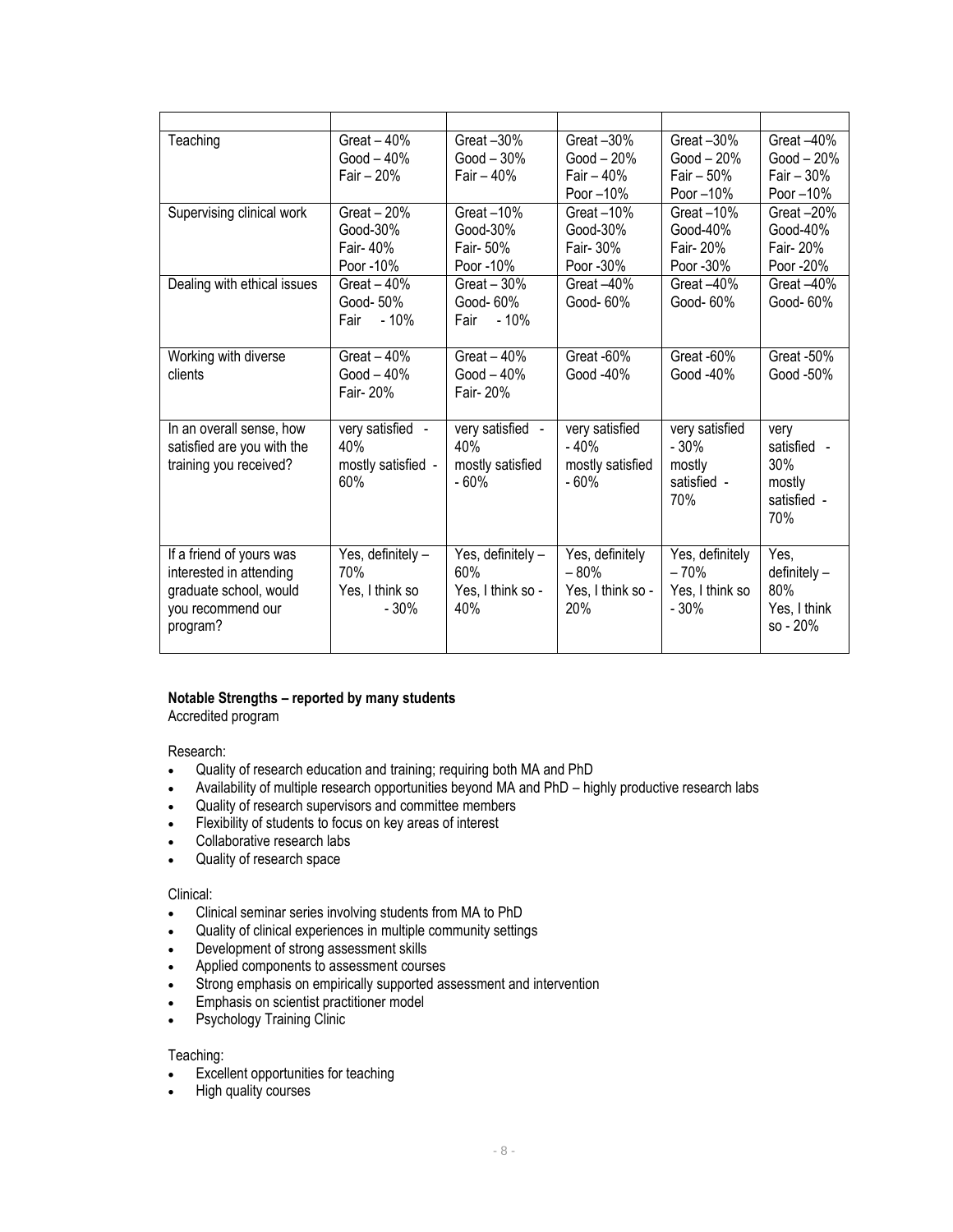# Support:

- Mentorship of DCT
- Availability of financial support
- Supportive peers in program
- Availability of scientist practitioner role models
- Supportive clinical supervisors
- Collaborative program

|           | <b>Suggested Areas for Development:</b>                                                                                                                         | <b>Clinical Committee Response</b>                                                                                                                                                                                                                                                                                                                                                                                                                                     |
|-----------|-----------------------------------------------------------------------------------------------------------------------------------------------------------------|------------------------------------------------------------------------------------------------------------------------------------------------------------------------------------------------------------------------------------------------------------------------------------------------------------------------------------------------------------------------------------------------------------------------------------------------------------------------|
|           | Increase difficulty of Neuropsychology<br>(e.g., presentations and measures)                                                                                    | Unfortunately, the size of the program does not allow for<br>$\bullet$<br>specialized training in neuropsychology at this time; students<br>come into this course with variable knowledge from the<br>undergraduate level and therefore the course provides<br>foundational knowledge.                                                                                                                                                                                 |
|           | Add further training in consultation                                                                                                                            | This is now covered in the PhD seminar<br>$\bullet$                                                                                                                                                                                                                                                                                                                                                                                                                    |
|           | Add courses in health psychology                                                                                                                                | We have offered a directed reading before in health psychology;<br>$\bullet$<br>offering of this course on a more consistent basis is something<br>we'd like to work towards, but must be balanced with demands for<br>other courses                                                                                                                                                                                                                                   |
| ٠         | Add courses in child psychopathology,<br>assessment and treatment of children,<br>family therapy                                                                | We would like to offer more courses in child psychopathology,<br>$\bullet$<br>assessment and interventions, but interest in taking these courses<br>has not been sufficient to offer the courses. Many students also<br>feel very strongly about not adding another course                                                                                                                                                                                             |
| $\bullet$ | Include more of an applied component<br>to intervention courses (e.g.,<br>developing therapeutic relationships,<br>dealing with therapeutic process<br>issues). | There is a certain amount of knowledge that needs to be shared<br>$\bullet$<br>during courses and the applied experience is best offered in<br>clinical placements. That said, in both treatment courses we have<br>applied components.                                                                                                                                                                                                                                |
|           | Eliminate MA                                                                                                                                                    | We have given serious consideration to elimination of the MA, but<br>$\bullet$<br>continue to feel the benefits of completing the MA out way the<br>negatives (e.g., MA thesis is positive, allow students to terminate<br>after the MA if necessary; Tri-council funding available for the MA,<br>in Saskatchewan those with MA can register)                                                                                                                         |
| $\bullet$ | Have five year minimum for MA and<br>PhD                                                                                                                        | At this time, we do not see ways that it is possible to meet the<br>$\bullet$<br>requirements for CPA accreditation and for the MA and PhD to<br>take five years.                                                                                                                                                                                                                                                                                                      |
| $\bullet$ | Provide course work in clinical<br>supervision*                                                                                                                 | We offer extensive course work now in clinical supervision<br>$\bullet$                                                                                                                                                                                                                                                                                                                                                                                                |
| ٠         | Use U of R psychology clinic in<br>coursework*                                                                                                                  | The U of R Psychology Clinic is used extensively in clinical<br>$\bullet$<br>courses.                                                                                                                                                                                                                                                                                                                                                                                  |
|           | Add additional course options in<br>therapy                                                                                                                     | We would like to add more courses, but there are barriers<br>$\bullet$<br>including: 1) low enrolment; and 2) time to completion. For the<br>time being, we will encourage students to explore directed reading<br>options.                                                                                                                                                                                                                                            |
|           | Additional opportunities for diverse<br>client contact spanning different<br>therapies and populations                                                          | We continue to look for additional practica for students. Over the<br>$\bullet$<br>past several years, we have been able to secure several new<br>placements. In 2010, we were able to place students in Swift<br>Current and are also able to offer a new practicum in the<br>Psychology Training Clinic focused on trauma symptoms. In<br>2011, several new placements were added as well (e.g., RCMP,<br>Prairie Psychological Services, Bariatric Surgery Clinic). |
|           | Additional support for students to<br>complete out of province practica                                                                                         | The MA and PhD are set up so that students can complete out of<br>$\bullet$<br>province practica at several points during their program. The<br>Clinical Placement Coordinator will assist the student in exploring                                                                                                                                                                                                                                                    |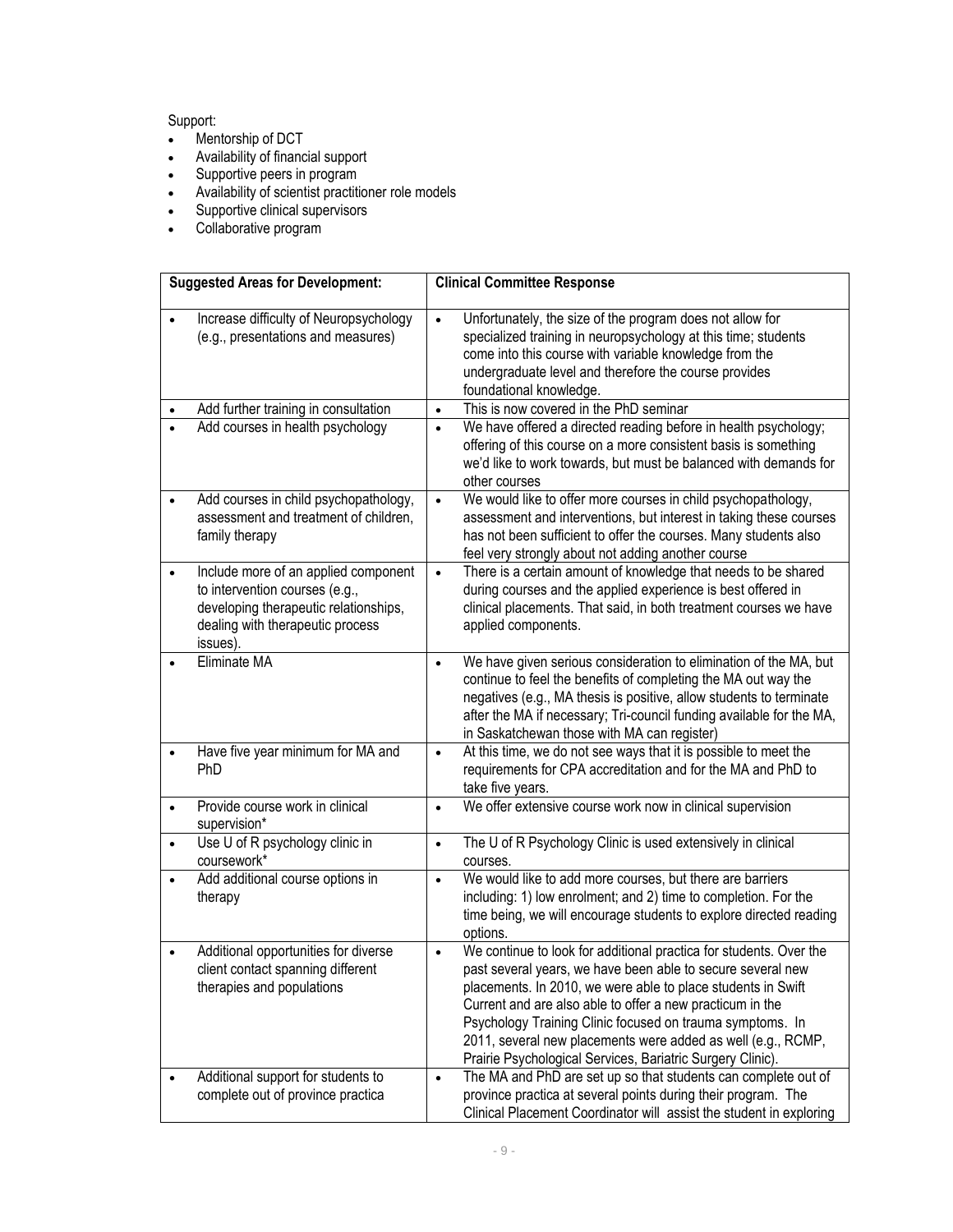|                                                                | out of province practica that are of interest to the student. We<br>currently have agreements with CAMH in Toronto, St. Jo's in<br>Hamilton, Royal Ottawa Health Care Group, and several settings<br>in Calgary and Edmonton allowing our students to train in these<br>sites.                                                 |
|----------------------------------------------------------------|--------------------------------------------------------------------------------------------------------------------------------------------------------------------------------------------------------------------------------------------------------------------------------------------------------------------------------|
| Add additional practica with more<br>clients in each placement | The clinical hours that students obtain in our program follow the<br>recommendations set out by CPA. Students obtain experience in<br>at least four settings (one 4-month internship and three practica).<br>The Clinical Placement Coordinator closely monitors hours to<br>ensure that students meet the national standards. |
| More workshops                                                 | Over the past three years, we have offered at least one additional<br>workshop to students each year (e.g., interprofessional pain<br>workshop)                                                                                                                                                                                |
| Examine case studies                                           | In the clinical seminar series, we have at least four students<br>present a case each year.                                                                                                                                                                                                                                    |

# Financial Support

| ivi.n. i uriulity                                                           | $2004 -$<br>2005<br>$(n=13)$ | $2005 -$<br>2006<br>$(n=12)^*$ | 2006-<br>2007<br>$(n=9)^*$ | 2007-<br>2008<br>$(n=11)^*$ | 2008-<br>2009<br>$(n=14)^*$ | 2009-<br>2010<br>$(n=13)^*$        | $2010 -$<br>2011<br>$(n=13)$ | $2011 -$<br>2012<br>$(n=12)$                          |
|-----------------------------------------------------------------------------|------------------------------|--------------------------------|----------------------------|-----------------------------|-----------------------------|------------------------------------|------------------------------|-------------------------------------------------------|
| Average<br>level of<br>income:                                              | \$18,438                     | \$19,946                       | \$28,187                   | \$17,019                    | \$18,640                    | \$22,432                           | \$25,105                     | \$27,187                                              |
| # of<br>students<br>reporting<br>income<br>below<br>\$10,000                | $\overline{4}$               | $\overline{2}$                 | $\overline{0}$             | $\overline{2}$              | $\mathbf{1}$                | $\overline{0}$                     | 1 (lowest<br>\$8300)         | 1 (student<br>did not<br>apply for<br>any<br>support) |
| # of<br>students<br>reporting<br>income<br>between<br>\$10,000-<br>19,999   | $\overline{5}$               | $\overline{5}$                 | $\overline{2}$             | $\overline{6}$              | $\overline{8}$              | 6 (lowest<br>income<br>$$14,600$ ) | $\overline{2}$               | $\overline{0}$                                        |
| # of<br>students<br>reporting<br>income<br>between<br>\$20,000-<br>\$29,999 | 1                            | $\overline{3}$                 | $\overline{3}$             | $\overline{3}$              | $\overline{4}$              | $\overline{6}$                     | $\overline{7}$               | $\overline{8}$                                        |
| # of<br>students<br>reporting<br>income<br>above<br>\$30,000                | $\overline{3}$               | $\overline{2}$                 | $\overline{4}$             | $\overline{0}$              | $\mathbf{1}$                | 1                                  | $\overline{3}$               | $\overline{3}$                                        |
| $\overline{\%}$ with<br>external<br>funding                                 | 31%                          | 58.3%                          | 78%                        | 45%                         | 29%                         | 54%                                | 62%                          | 50%                                                   |
| $\overline{\%}$ with<br><b>FGSR</b>                                         | 77%                          | 58.3%                          | 100%                       | 73%                         | 50%                         | 92%                                | 100%                         | 83%                                                   |

## *M.A. Funding*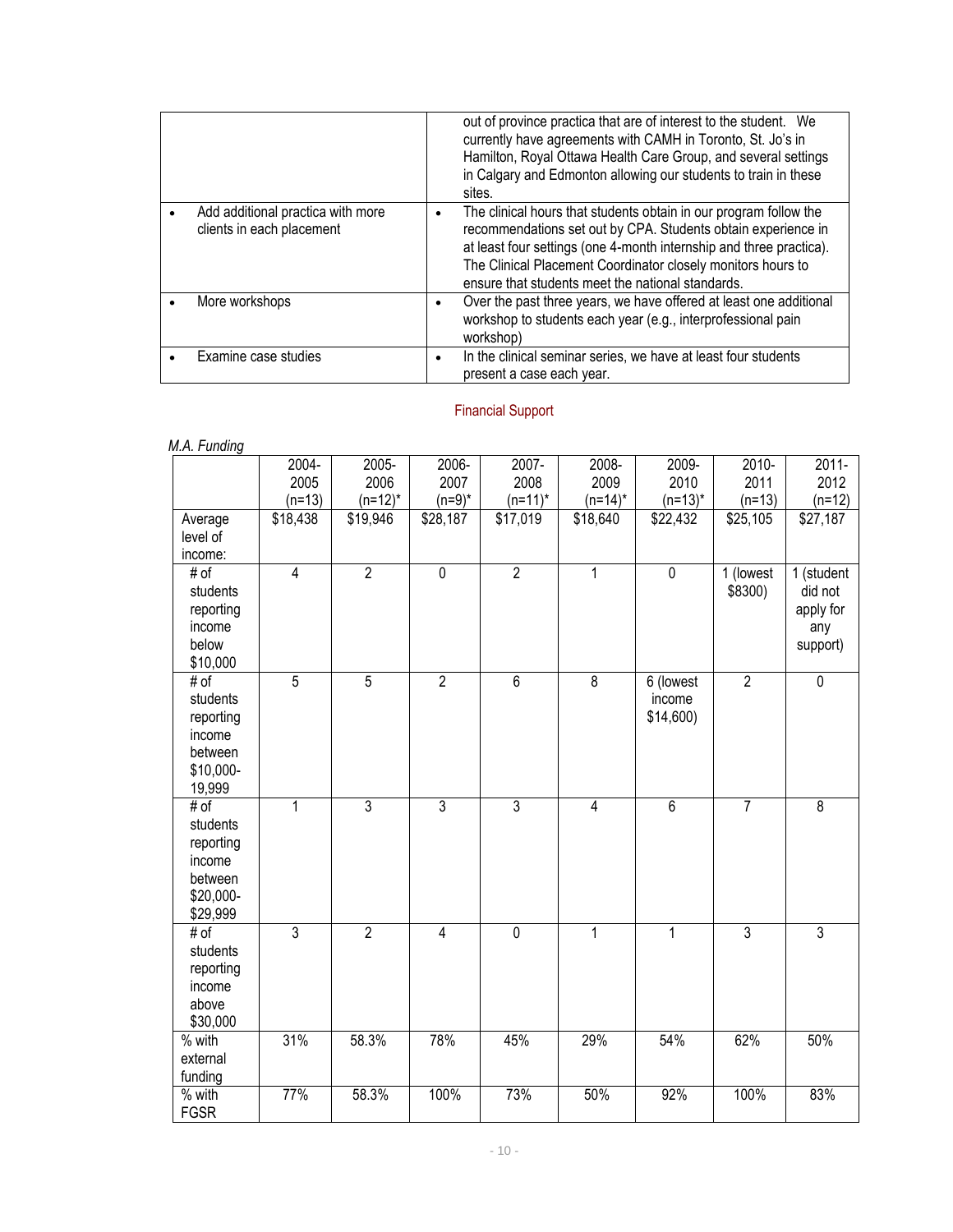| funding                                                |     |       |             |     |     |     |          |          |
|--------------------------------------------------------|-----|-------|-------------|-----|-----|-----|----------|----------|
| $%$ who<br>obtained TA                                 | 38% | 50%   | 11%         | 27% | 29% | 54% | 92%      | 67%      |
| funding                                                |     |       |             |     |     |     |          |          |
| $%$ who<br>obtained<br>RA funding                      | 77% | 83.3% | 78%         | 64% | 86% | 83% | 77%      | 92%      |
| % who held<br>outside<br>employment                    | 38% | 16.6% | $\mathbf 0$ | 0   |     | 0   | 8%       | 17%      |
| $%$ who<br>obtained a<br>Sask Health<br><b>Bursary</b> | 38% | 33.3% | 33%         | 27% | 0   | 0   | $\Omega$ | $\Omega$ |

*\* excludes 2 students because data unavailable because student on leave or ABD*

*Ph.D. Funding* 

| $11.6$ . Tunung            | $2004 -$       | 2005-          | 2006-          | 2007-          | 2008-          | 2009-          | $2010 -$       | $2011 -$       |
|----------------------------|----------------|----------------|----------------|----------------|----------------|----------------|----------------|----------------|
|                            | 2005           | 2006           | 2007           | 2008           | 2009           | 2010           | 2011           | 2012           |
|                            | $(n=19)$       | $(n=13)$       | $(n=15)^*$     | $(n=17)^*$     | $(n=14)^*$     | $(n=18)^*$     | $(n=15)^*$     | $(n=18)$       |
|                            |                |                |                |                |                |                |                |                |
| Average                    | \$38,342       | \$37,858       | \$33,379       | \$28,903       | \$27,598       | \$26,584       | \$26,866       | #32,215.88     |
| level of<br>income:        |                |                |                |                |                |                |                |                |
| # of                       | $\overline{2}$ | $\mathbf{1}$   | $\overline{4}$ | $\overline{3}$ | $\overline{2}$ | 5 (lowest      | 4 (lowest      | 5 (lowest      |
| students                   |                |                |                |                |                | $$14,300$ )    | \$16,000       | \$6944)        |
| reporting                  |                |                |                |                |                |                |                |                |
| income                     |                |                |                |                |                |                |                |                |
| between                    |                |                |                |                |                |                |                |                |
| \$0-19,999                 |                |                |                |                |                |                |                |                |
| # of                       | $\overline{7}$ | $\overline{3}$ | $\overline{2}$ | $\overline{7}$ | $\overline{8}$ | $\overline{7}$ | $\overline{4}$ | 3              |
| students                   |                |                |                |                |                |                |                |                |
| reporting                  |                |                |                |                |                |                |                |                |
| income                     |                |                |                |                |                |                |                |                |
| between                    |                |                |                |                |                |                |                |                |
| \$20,000-<br>\$29,999      |                |                |                |                |                |                |                |                |
| # of                       | $\overline{2}$ | 5              | $\overline{4}$ | $\overline{4}$ | $\overline{4}$ | $\overline{3}$ | $\overline{6}$ | $\overline{4}$ |
| students                   |                |                |                |                |                |                |                |                |
| reporting                  |                |                |                |                |                |                |                |                |
| income                     |                |                |                |                |                |                |                |                |
| between                    |                |                |                |                |                |                |                |                |
| \$30,000-                  |                |                |                |                |                |                |                |                |
| \$39,999                   |                |                |                |                |                |                |                |                |
| # of                       | $\overline{8}$ | $\overline{4}$ | $\overline{5}$ | $\overline{3}$ | $\overline{0}$ | $\overline{3}$ | 1              | $\overline{6}$ |
| students                   |                |                |                |                |                |                |                |                |
| reporting                  |                |                |                |                |                |                |                |                |
| income                     |                |                |                |                |                |                |                |                |
| above<br>\$40,000          |                |                |                |                |                |                |                |                |
| $%$ with major             | 58%            | 76.9%          | 53%            | 59%            | 57%            | 56%            | 47%            | 67%            |
| external                   |                |                |                |                |                |                |                |                |
| funding                    |                |                |                |                |                |                |                |                |
| $\sqrt{\frac{2}{10}}$ with | 53%            | 61.5%          | 87%            | 53%            | 50%            | 44%            | 47%            | 55%            |
| <b>FGSR</b>                |                |                |                |                |                |                |                |                |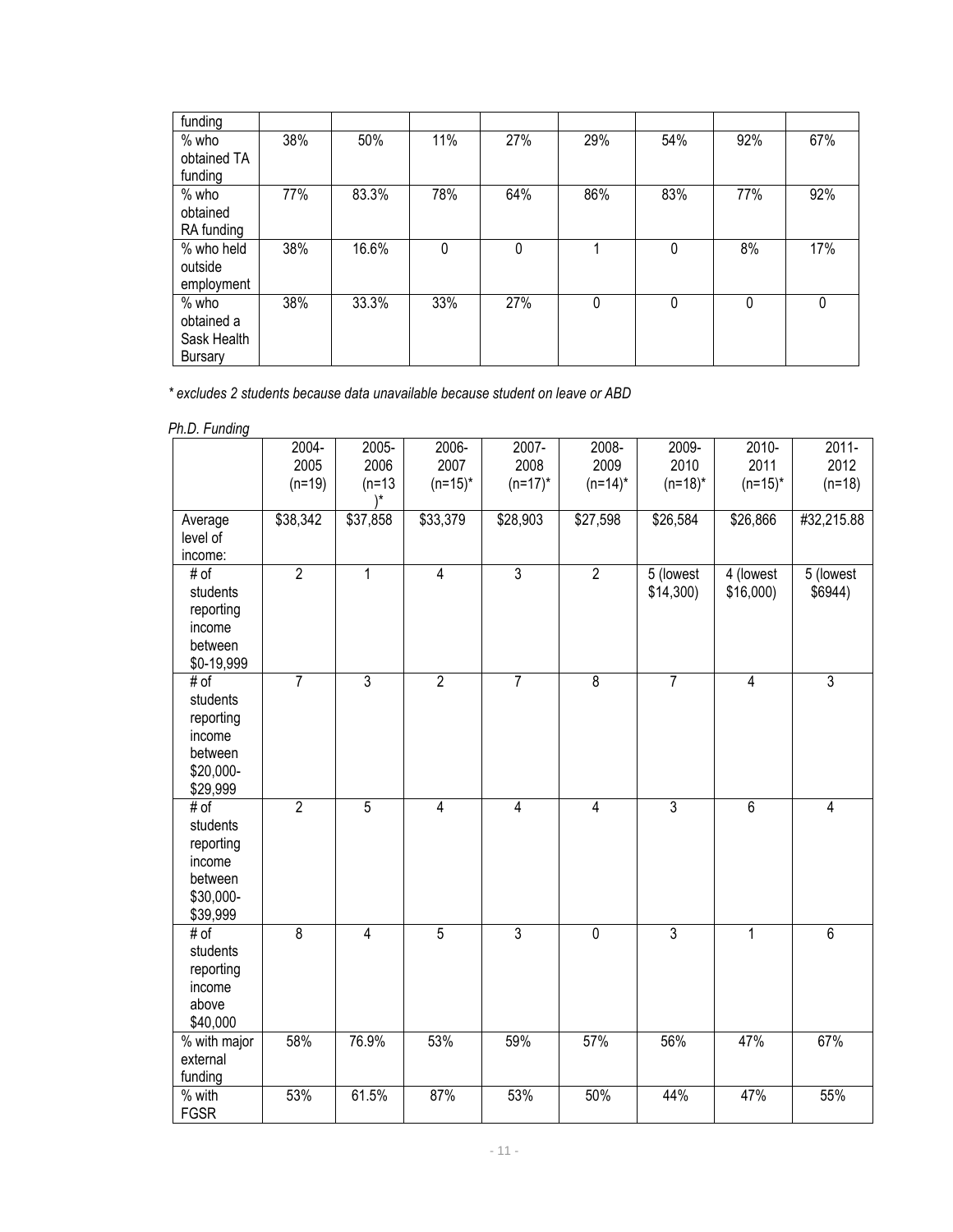| funding      |     |       |     |     |     |     |           |           |
|--------------|-----|-------|-----|-----|-----|-----|-----------|-----------|
| $%$ who      | 58% | 46.1% | 53% | 41% | 36% | 56% | 47%       | 40%       |
| obtained     |     |       |     |     |     |     |           |           |
| TA/sessional |     |       |     |     |     |     |           |           |
| funding      |     |       |     |     |     |     |           |           |
| $%$ who      | 37% | 46.1% | 47% | 47% | 71% | 56% | 67%       | 72%       |
| obtained RA  |     |       |     |     |     |     |           |           |
| funding      |     |       |     |     |     |     |           |           |
| % who held   | 21% | 38.5% | 53% | 35% | 14% | 28% | 20%       | 22%       |
| outside      |     |       |     |     |     |     |           |           |
| employment   |     |       |     |     |     |     |           |           |
| $%$ who      | 21% | 7.6%  | 6%  | 0   | 0   | 11% | <b>NA</b> | <b>NA</b> |
| obtained a   |     |       |     |     |     |     |           |           |
| Sask Health  |     |       |     |     |     |     |           |           |
| bursary      |     |       |     |     |     |     |           |           |

#### **\* excludes those who are on or have completed the pre-doctoral internship**

#### 2002 - 2003 2003-2004 2004 - 2005 2005-2006 2006 - 2007 2007- 2008 2008- 2009 2009- 2010 2010- 2011 2011- 2012 Number of M.A. **Students** Admitted/Number of MA. Graduates from Class To Date 6/6 7/6 (1 student withdrew after 1st semester) 4/3 6/5(1 student withdrew after 1st semester) 4/4 6/6 6/5 6/6 6/NA 6/NA MA Time to **Completion** 29 mths 35 months 26 mths  $27$  months  $\overline{25}$ mths 28 mths 28 mths 23 mths NA NA Number of Ph.D. **Students** Admitted 2 | 5 | 5 | 4 | 6 | 2 | 7 | 3 | 6 | 8 Number of Ph.D. **Graduates** 0 | 1 | 2 | 3 | 2 | 4 | 3 | 2 | 3 | 3 PhD Time to Completion  $- 67 m 46 &$ 72 m  $54,58,60 m$  57 & 62\* m 57, 60, 72, 77, m 47, 51, 55, 78 50\*, 70, 96\* m 48, 50, 64, 70 m 51, 59, 79, 80 m

*Program Statistics*

\* student transferred to clinical from an experimental program

### **Other Student Statistics**

|                                                                                   | As of 2011                              | As of 2012                             | CPA 2006-2007 |
|-----------------------------------------------------------------------------------|-----------------------------------------|----------------------------------------|---------------|
| Average time to                                                                   | 28.7 months (last 43 graduates          | 28.3 months (last 49                   | ΝA            |
| completion MA                                                                     | 2003-2011)                              | graduates 2003-2012)                   |               |
| Average time to<br>completion for total<br>program (MA & PhD) for<br>all students | 7.62 years (20 graduates 2003-<br>2011) | 7.38 years (23<br>graduates 2003-2012) | 7.28 years    |
| Withdrew from MA                                                                  | 2 of 62 admissions 2001-2011            | 2 of 67 admissions                     | ΝA            |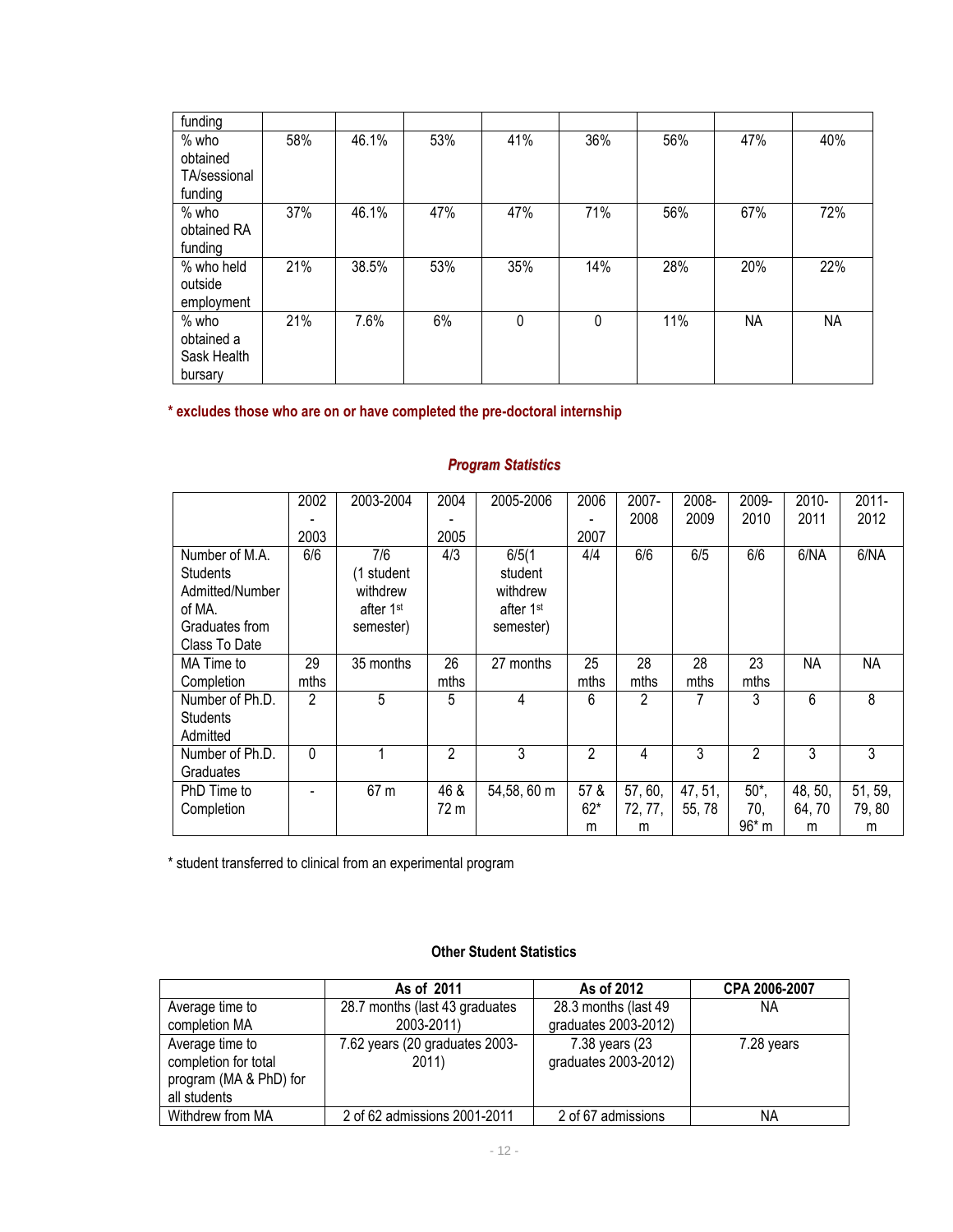| program before<br>completion                      |                              | 2001-2012                       |       |
|---------------------------------------------------|------------------------------|---------------------------------|-------|
| Withdrew from PhD<br>program before<br>completion | 2 of 55 admissions 2001-2011 | 2 of 60 admissions<br>2001-2012 | ΝA    |
| Current percentage male                           | 26.3% (out of 38)            | 26% (out of 46)                 | 16.5% |

# **Faculty Statistics**

|                         | U of R 2007-    | U of R 2008- | U of R 2009-   | U of R         | U of R          | <b>CPA</b> |
|-------------------------|-----------------|--------------|----------------|----------------|-----------------|------------|
|                         | 2008            | 2009         | 2010           | 2010-          | $2011 -$        | 2006-      |
|                         |                 |              |                | 2011           | 2012            | 2007       |
| Authors/co-authors of   | 100%            | 100%         | 100%           | 100%           | 100%            | 93%        |
| papers at professional  |                 |              |                |                |                 |            |
| or scientific meetings  |                 |              |                |                |                 |            |
| Authors/co-authors of   | 100%            | 100%         | 100%           | 100%           | 100%            | 84%        |
| articles in refereed    |                 |              |                |                |                 |            |
| journals                |                 |              |                |                |                 |            |
| Member of Journal       | 30%             | 30%          | 40%            | 40%            | 30%             | 43%        |
| editorial board         |                 |              |                |                |                 |            |
| Thesis supervisor       | 80%             | 80%          | 90%            | 90%            | 80%             | 89%        |
| Thesis supervisor       | 40%             | 20%          | 11%            | 22%            | 20%             | 67%        |
| (complementary          |                 |              |                |                |                 |            |
| faculty)                |                 |              |                |                |                 |            |
| Recipients of grants or | 100%            | 100%         | 100%           | 100%           | 90%             | 77%        |
| contracts               |                 |              |                |                |                 |            |
| Members in              | 100%            | 100%         | 100%           | 100%           | 100%            | 93%        |
| professional            |                 |              |                |                |                 |            |
| associations            |                 |              |                |                |                 |            |
| Engaged in              | 90%             | 90%          | 90%            | 100%           | 100%            | 73%        |
| professional practice   |                 |              |                |                |                 |            |
| Engaged in              | 100%            | 94%          | 100%           | 100%           | 100%            | 86%        |
| professional practice   |                 |              |                |                |                 |            |
| (adjunct)               |                 |              |                |                |                 |            |
| Registered in program   | 90%             | 90%          | 90%            | 100%           | 100%            | 84%        |
| jurisdiction            |                 |              |                |                |                 |            |
| Registered in program   | 100%            | 94%          | 100%           | 100%           | 100%            | 89%        |
| jurisdiction (adjunct)  |                 |              |                |                |                 |            |
| Male tenured            | 40%             | 40%          | 40%            | 40%            | 40%             | 39%        |
| Male non-tenured        | $0\%$           | $0\%$        | $\mathbf 0$    | 10%            | 10%             | 10%        |
| Female tenured          | 40%             | 40%          | 50%            | 40%            | 40%             | 39%        |
| Female non-tenured      | 20%             | 20%          | 10%            | 10%            | 10%             | 12%        |
| Total number of core    | 10              | 10           | 10             | 10             | 10              | 10.5       |
| faculty                 |                 |              |                |                |                 |            |
| Total number of         | 10              | 10           | $\overline{9}$ | $\overline{9}$ | 10              | 10.2       |
| complementary faculty   |                 |              |                |                |                 |            |
| Total number of adjunct | $\overline{13}$ | 16           | 16             | 19             | $\overline{22}$ | 24.9       |
| faculty & professional  |                 |              |                |                |                 |            |
| associates              |                 |              |                |                |                 |            |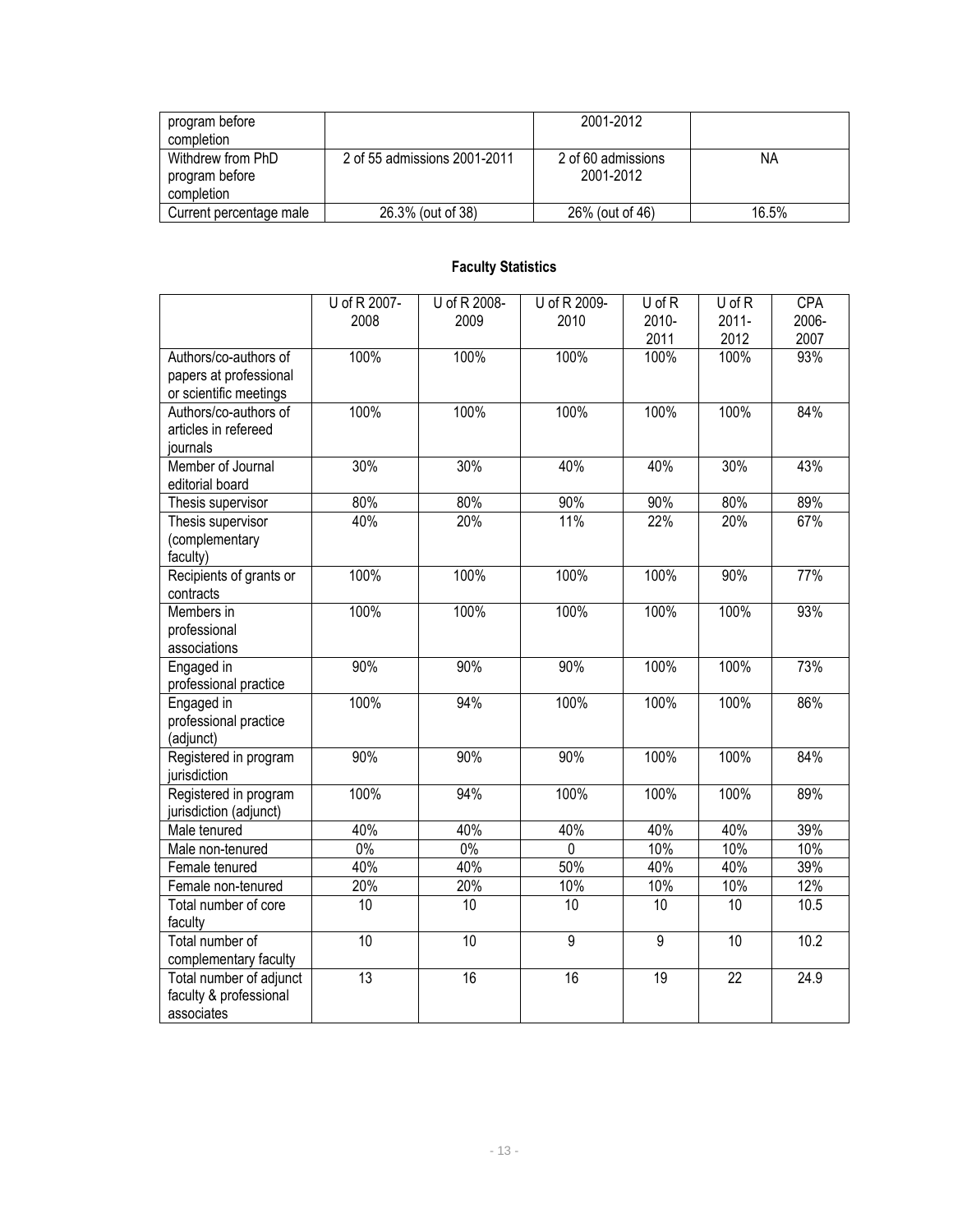## **Course Offerings**

|                                                                                                                      | <b>U OF R 2007-</b><br>2008 | U of R 2008-<br>2009 | U of R<br>2009- | $U$ of $R$<br>2010-2011 | $U$ of $R$<br>2011-2012 | CPA 2006-<br><b>2007 STATS</b> |
|----------------------------------------------------------------------------------------------------------------------|-----------------------------|----------------------|-----------------|-------------------------|-------------------------|--------------------------------|
|                                                                                                                      |                             |                      | 2010            |                         |                         |                                |
| Total number of core<br>courses (neuro,<br>cognitive, social,<br>psychopathology,<br>history)                        | 3                           | $\overline{5}$       | 4               | $\overline{4}$          | $\overline{3}$          | 5.1                            |
| Total number of<br>foundational courses<br>(ethics, research<br>design, statistics,<br>psychometrics, MA<br>seminar) | $\overline{5}$              | $\overline{4}$       | $\overline{3}$  | $\overline{4}$          | $\overline{5}$          | 5.4                            |
| Total number of<br>professional courses<br>(assessment I and II,<br>interventions I and II,<br>doctoral seminar)     | $\overline{3}$              | 4                    | $\overline{4}$  | $\overline{4}$          | $\overline{3}$          | 8.1                            |
| # core faculty teaching<br>core courses                                                                              | 20%                         | 10%                  | 20%             | 10%                     | 20%                     | 42.6%                          |
| # core faculty teaching<br>foundational courses                                                                      | 20%                         | 20%                  | 10%             | 20%                     | 20%                     | 38.5%                          |
| # core faculty teaching<br>professional courses                                                                      | 30%                         | 40%                  | 40%             | 40%                     | 50%                     | 67.4%                          |
| # of complementary<br>faculty teaching core<br>courses                                                               | 10%                         | 30%                  | 22%             | 33%                     | 40%                     | 51.1%                          |
| # of complementary<br>faculty teaching<br>foundational courses                                                       | 30%                         | 30%                  | 11%             | 11%                     | 20%                     | 45.5%                          |
| # of complementary<br>faculty teaching<br>professional courses                                                       | $\overline{0}$              | $\overline{0}$       | $\overline{0}$  | $\overline{0}$          | $\overline{0}$          | 10.4%                          |
| # of adjunct teaching<br>core courses                                                                                | $\overline{0}$              | $\overline{0}$       | $\overline{0}$  | $\overline{0}$          | $\overline{0}$          | 6.2%                           |
| # of adjunct teaching<br>foundational courses                                                                        | $\overline{0}$              | $\overline{0}$       | $\overline{0}$  | $\overline{0}$          | $\overline{0}$          | 8.9%                           |
| # of adjunct faculty and<br>professional<br>associates teaching<br>professional courses                              | $\overline{0}$              | $\overline{0}$       | $\overline{0}$  | $\overline{0}$          | $\overline{0}$          | 16.2%                          |